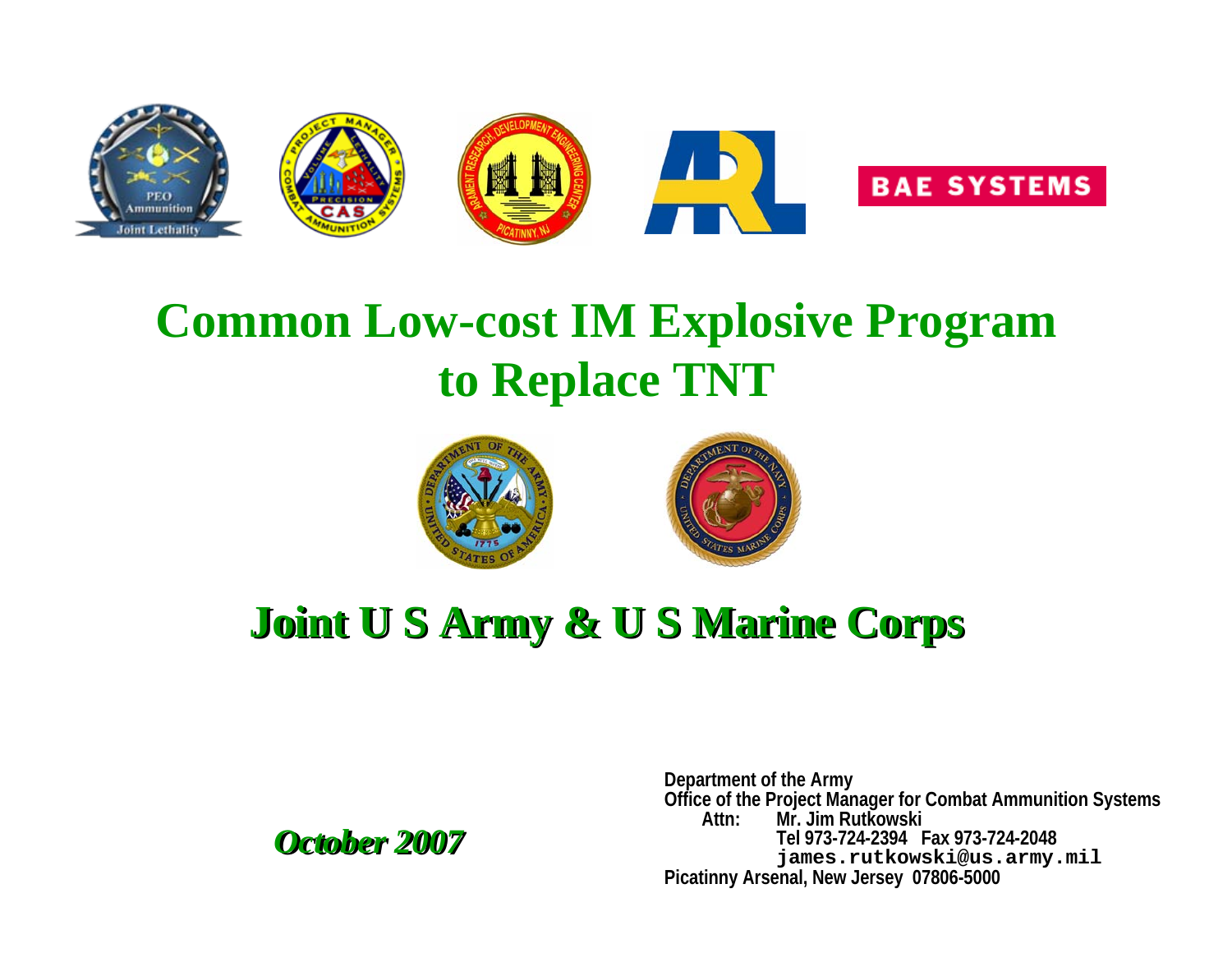

# **DoD / Industry**



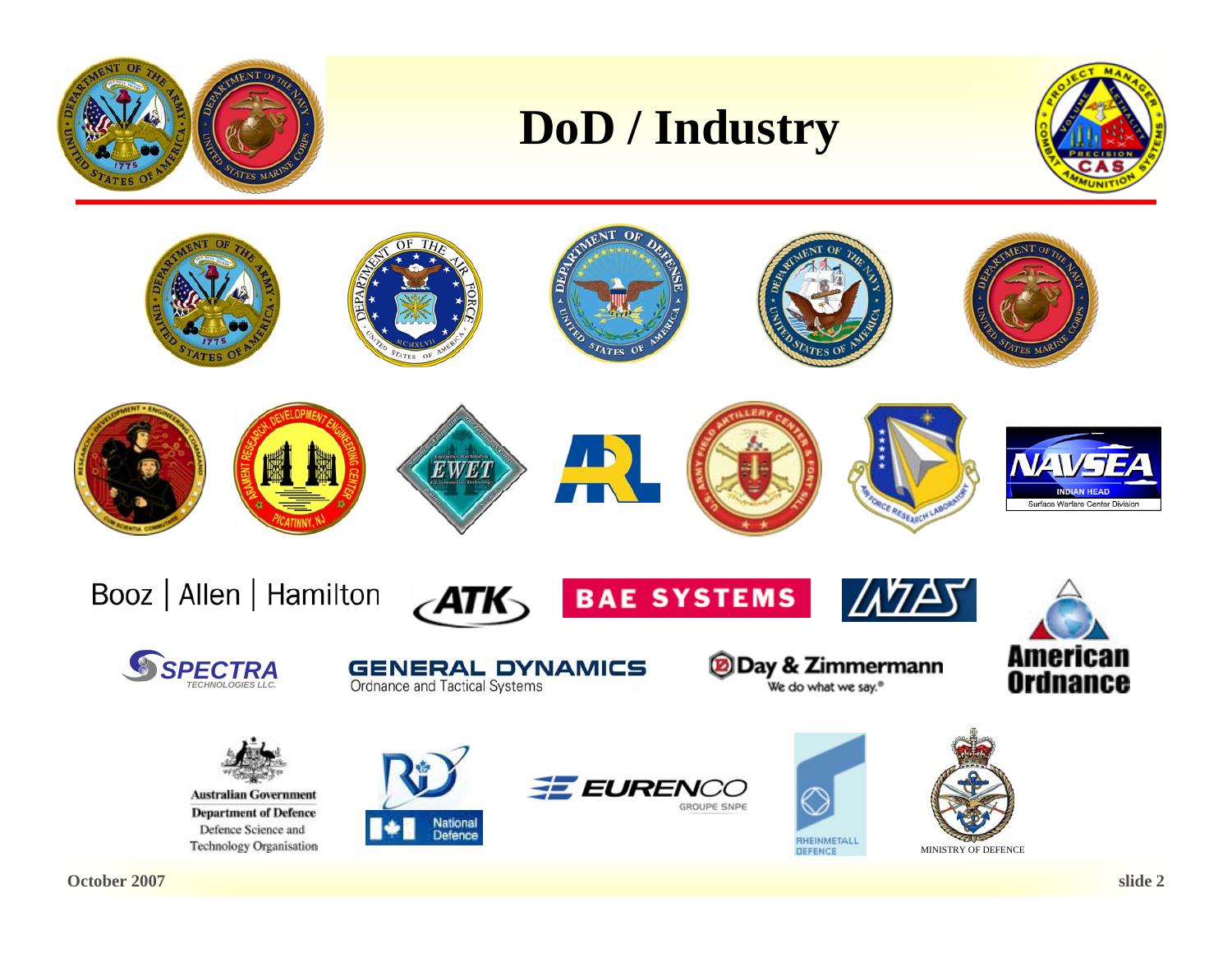

**October 2007**

### **Common Low-cost IM Explosives**



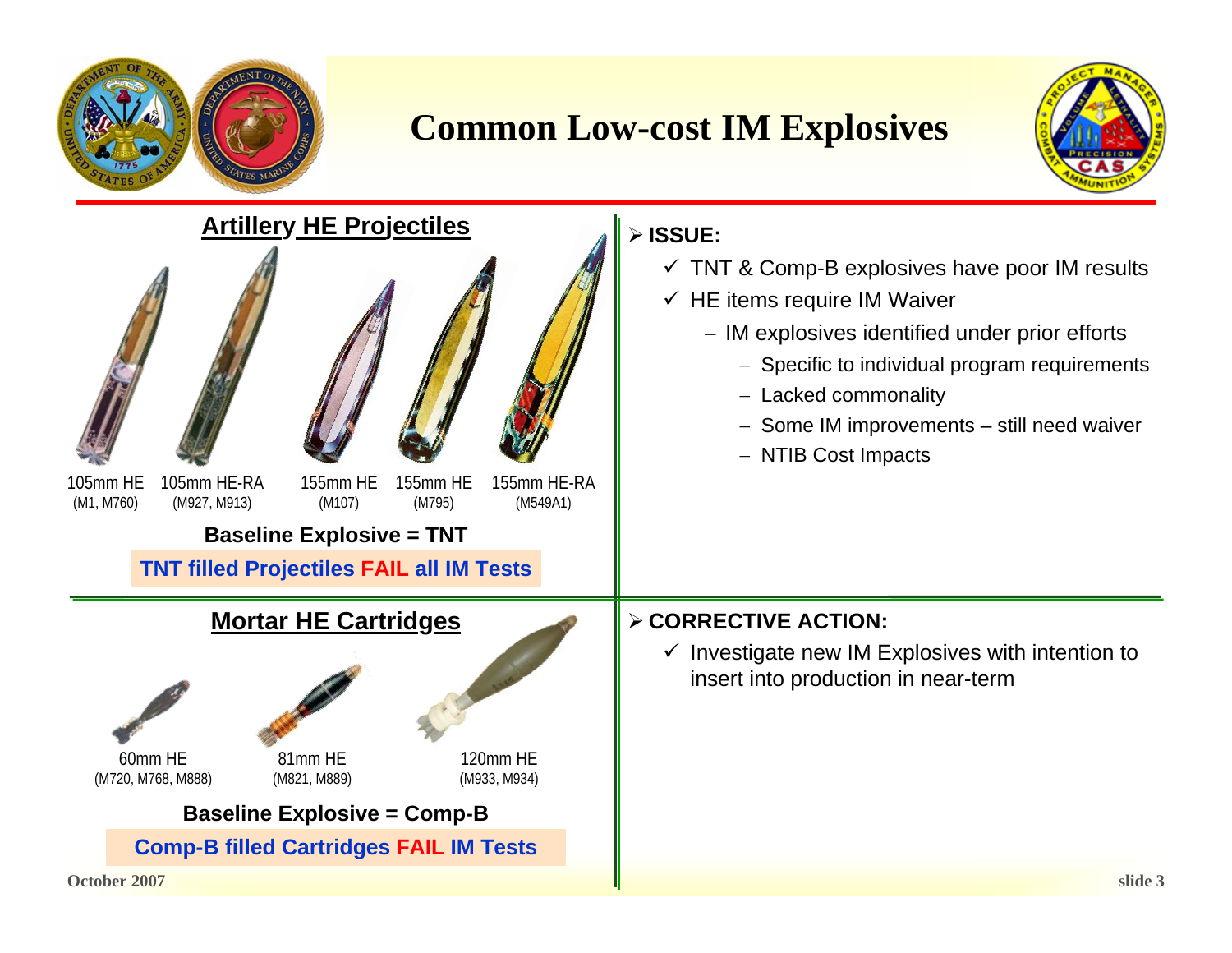

# **Background**



#### ¾**Objective: Common Low-cost IM Explosive Program**

- 9 **New IM Explosive for Artillery and Mortar applications that are:**
	- **Effective**
		- **Maintain Lethality with minimal or no degradation**
	- **Less Sensitive**
		- **If not fully compliant, must show improvement over Baseline explosive**
	- **Affordable**
		- **Artillery Cost Drivers = Steel Body Material & Explosive Fill**
		- **Mortar Cost Drivers = Steel Body Material, Fuze & Propelling Charges**
	- **Producible within the National Technology and Industrial Base (NTIB)**
		- **Infrastructure**
		- **Raw Ingredients**
		- **Explosive formulation**
		- **Projectile Load, Assemble & Pack (LAP)**
	- **Other Considerations**
		- **Intellectual Property Rights**
		- **Demilitarization**
		- **Environmental**

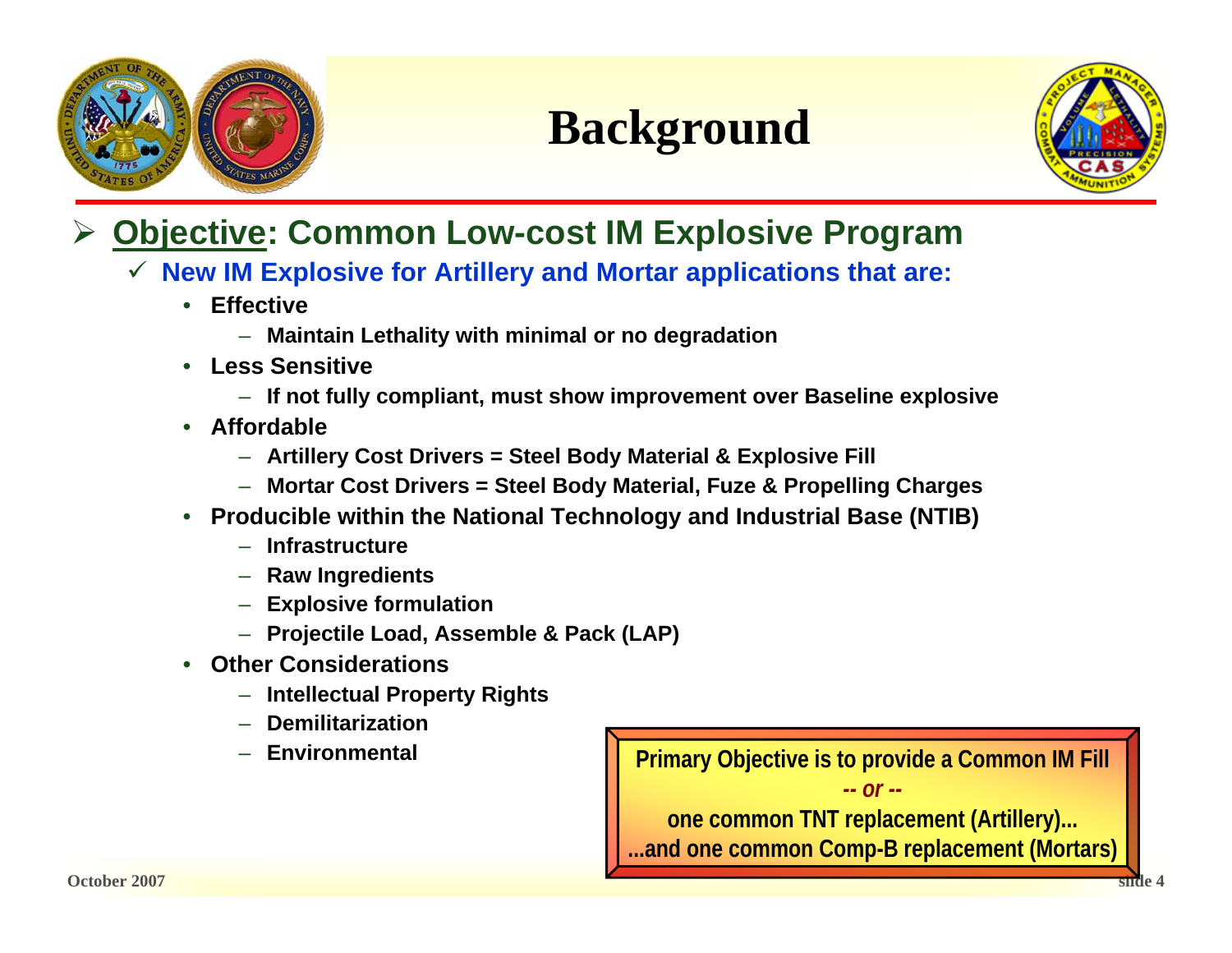

### **PM-CAS Common Low-cost IM Explosives Program**



### ¾ **"Funnel" framework to progressively screen candidates**

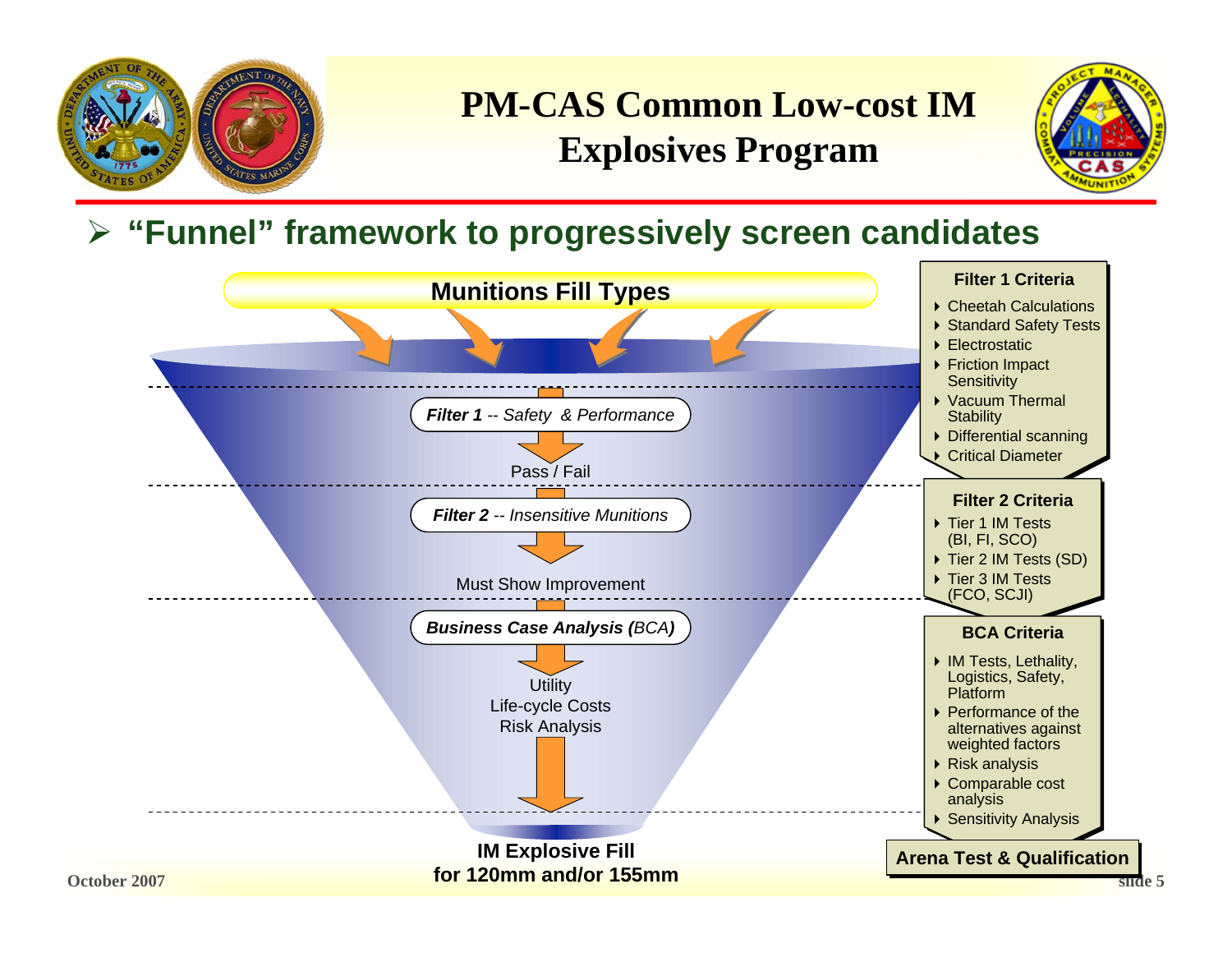

# **IM Test Results 155mm Artillery Baseline**



| Reactions: No Sustained<br>Reaction | $\overline{\mathbf{VI}}$ | <b>Burn</b> | IV<br><b>Deflagration</b> | Ш<br><b>Explosion</b> | П<br><b>Partial</b><br><b>Detonation</b> | <b>Detonation</b> |
|-------------------------------------|--------------------------|-------------|---------------------------|-----------------------|------------------------------------------|-------------------|
| <b>IM Test:</b>                     | <b>FCO</b>               | <b>SCO</b>  | BI                        | FI                    | <b>SD</b>                                | <b>SCJI</b>       |
| <b>Passing Criteria</b>             | v                        | ٨7          | v                         | V                     | Ш                                        | Ш                 |
| 155mm M107 (TNT)                    | $\overline{\mathbf{H}}$  | Ш           | Ш                         | Ш                     | $\mathbf{I}$                             | $\mathbf{I}$      |
| 155mm M107 (Comp-B)                 | $\overline{\mathbf{H}}$  | Ш           | III                       |                       | $\blacksquare$                           | ነ*                |
| 155mm M795 (TNT)                    | $\overline{\mathbf{H}}$  | Ш           | $\overline{\mathbf{IV}}$  | IV                    |                                          | $\rightarrow$     |

\* Assessment (not tested)

Welded Rotating Band High Fragmenting (HF1) Steel Body **23.8 lb Explosive Fill [TNT] M795** Swaged Rotating Band Steel Body **15.4 lb Explosive Fill [Comp-B] M107**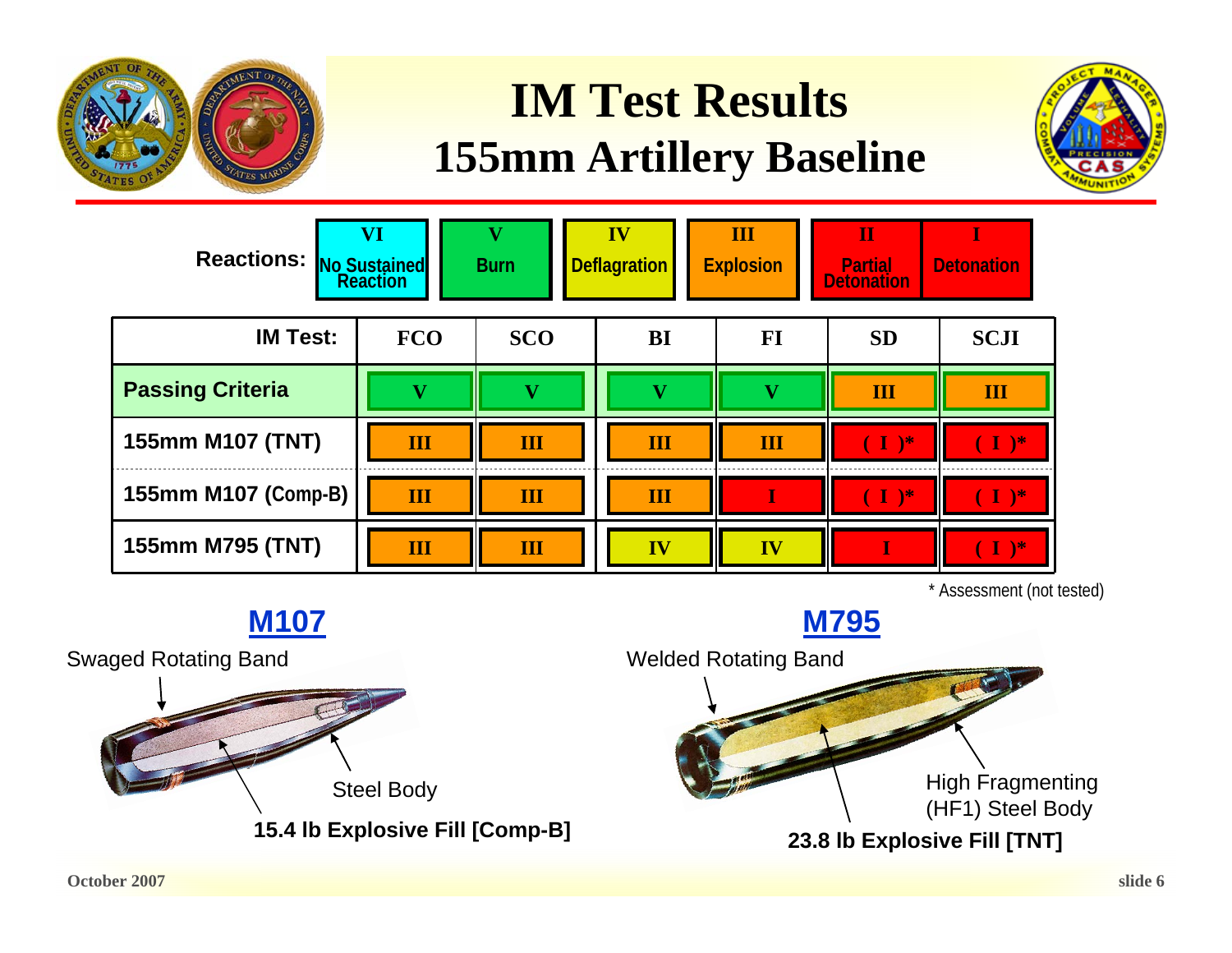

**Test Configuration**



### ¾ **Established IM Test Configuration for TNT-Replacement**

#### 9 **155mm established as test vehicle**

- **M795 Projectile with HF1 Steel**
- **Vented Nose Plug/Meltable Fuze Plug**
- **Supplementary Charge of Pressed-TNT/PBXN-9**
- 9 **Palletization**
	- **8 Projectiles per Pallet, Wood (2 x 4)**
	- **No S.D. Barriers**

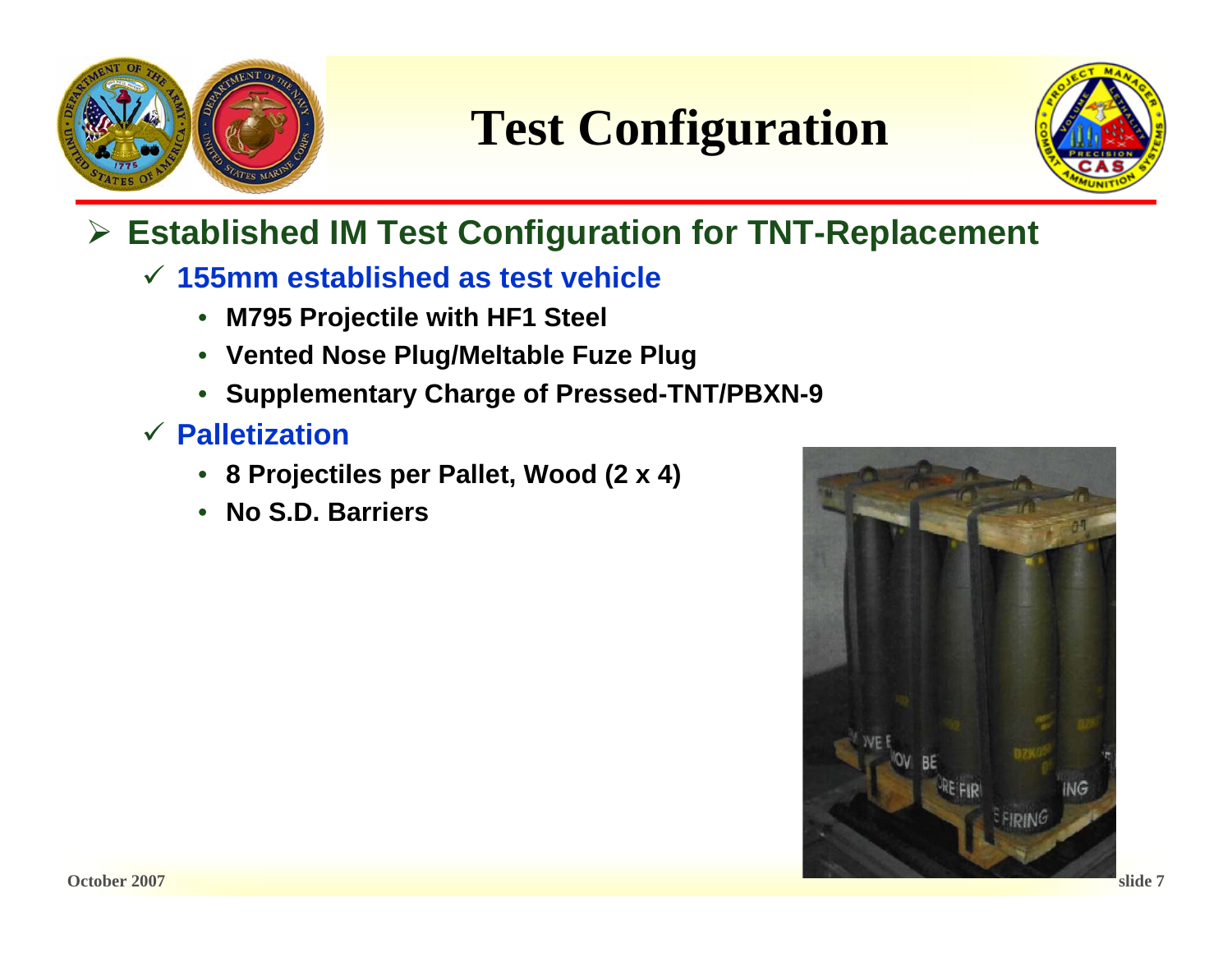

# **Test Protocol**



### ¾ **Established IM Test Protocol for Artillery (155mm M795)**

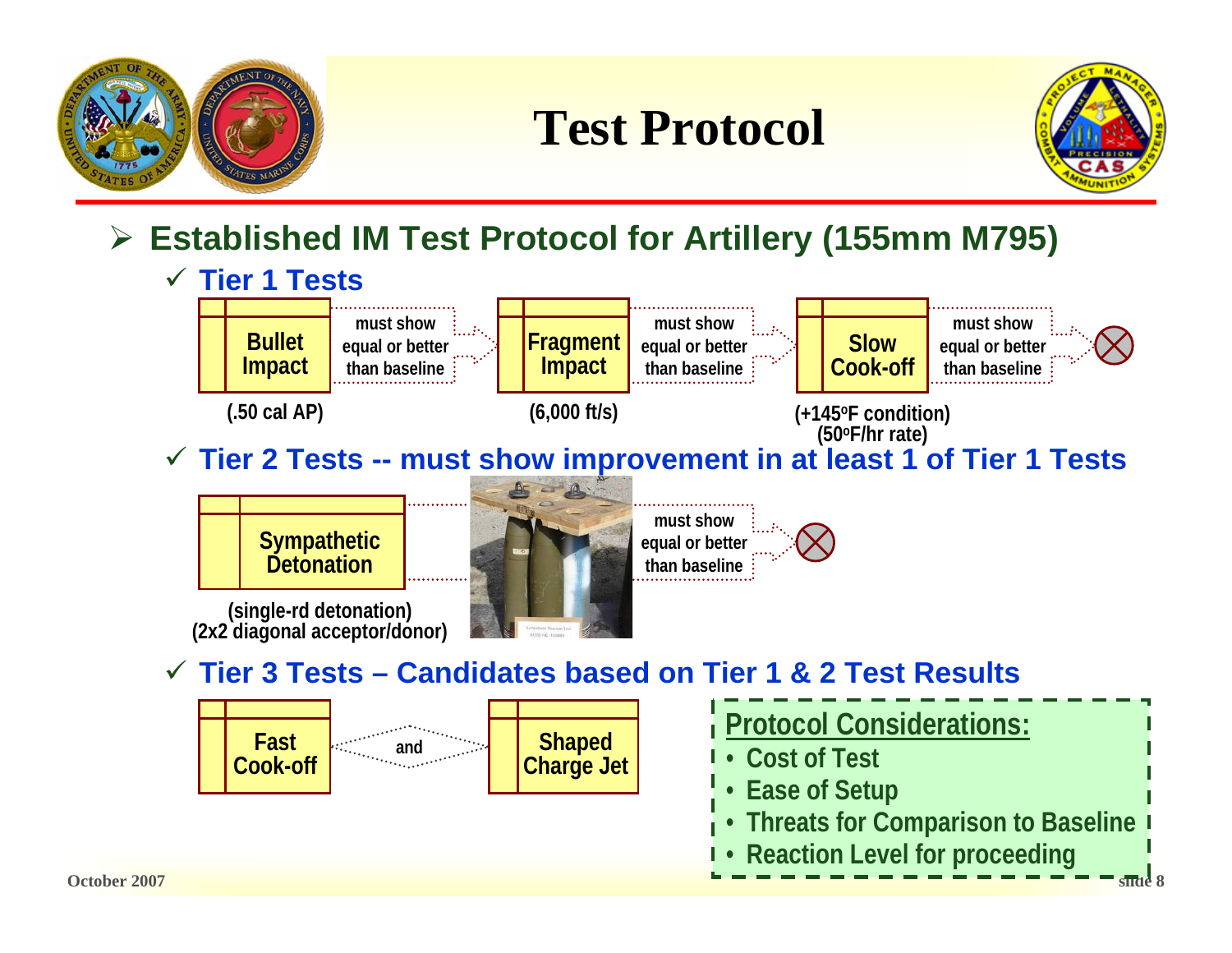

## **Phase 1 Summary (Tier 1 & 2)**



- 9 **Performed IM Tests**
	- **23 Explosive candidates considered**

| <b>CANDIDATES:</b>      |    | Melt-pour   Cast-cure   Press-fill |  |
|-------------------------|----|------------------------------------|--|
| <b>Inert Binder</b>     |    |                                    |  |
| <b>Energetic Binder</b> | 15 |                                    |  |

- **9 candidates tested (melt-pour, cast-cure, pressed)**
- **Top 3 Candidates**
	- **All three are Melt-pour and each passed SD test without Barriers**
		- » **Insufficient difference to select the go forward candidate**
	- **Perform Tier 3 prior to entering Qualification Testing and address**
		- **1) Producibility**
		- **2) High Risk Areas**
		- **3) Lethality Assessment**

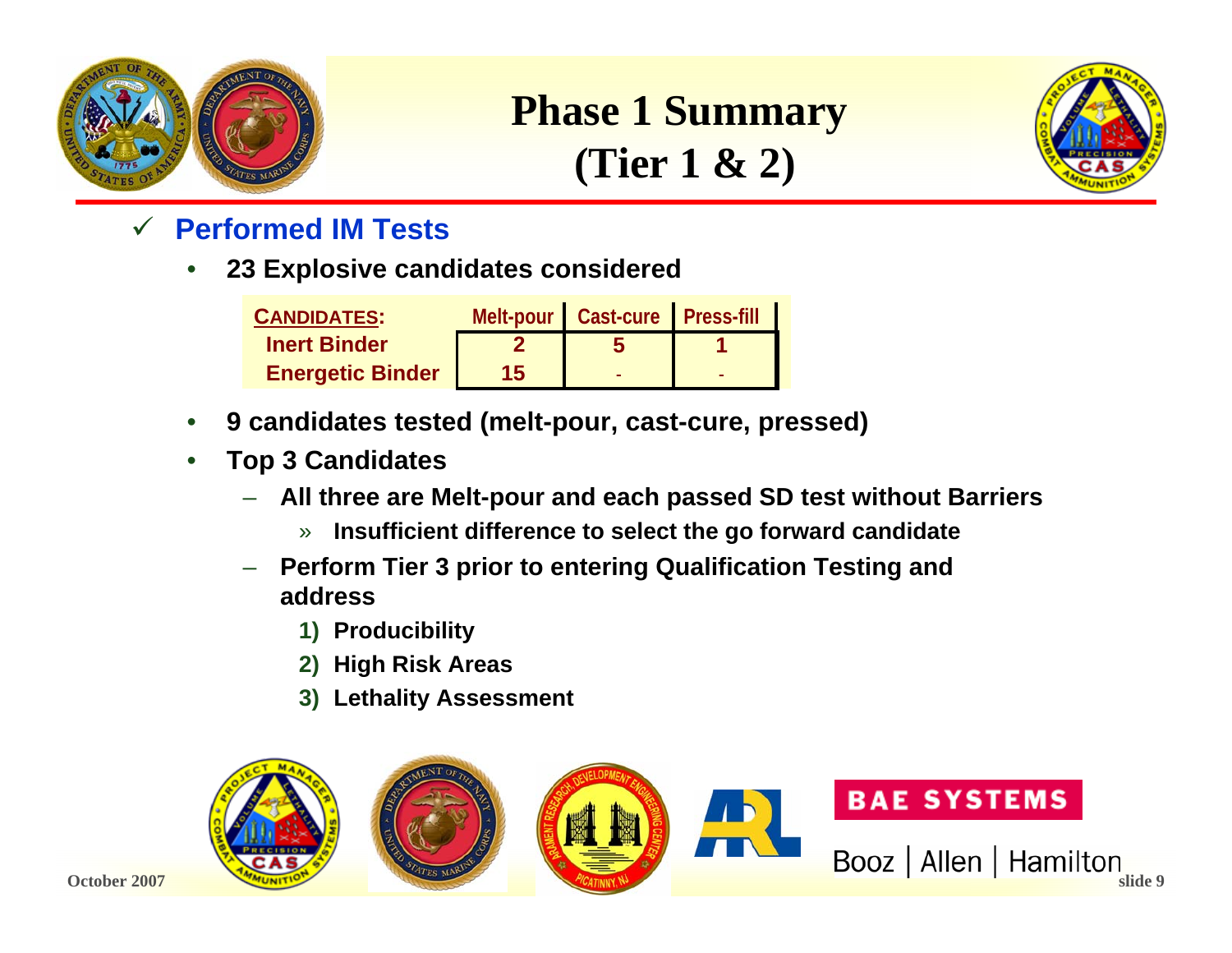

Common Low-cost IM Explosives TNT Replacement Program Lethality Assessment





# ¾ **Comparison to TNT**

- 9 **Water Pit Tests**
	- **M795 projectiles loaded with IM formulations**
- 9 **Cylinder Expansion Tests**
	- **4" copper cylinders**

**All 3 formulations have fragmentation and Gurney Energy equivalent or better than TNT**

Acrylic Tube - Watertight seals - Allows expansion to 2x CD **IT THE REAL** TER SHOT Foam Spacer - Keeps projectile upright - Centering device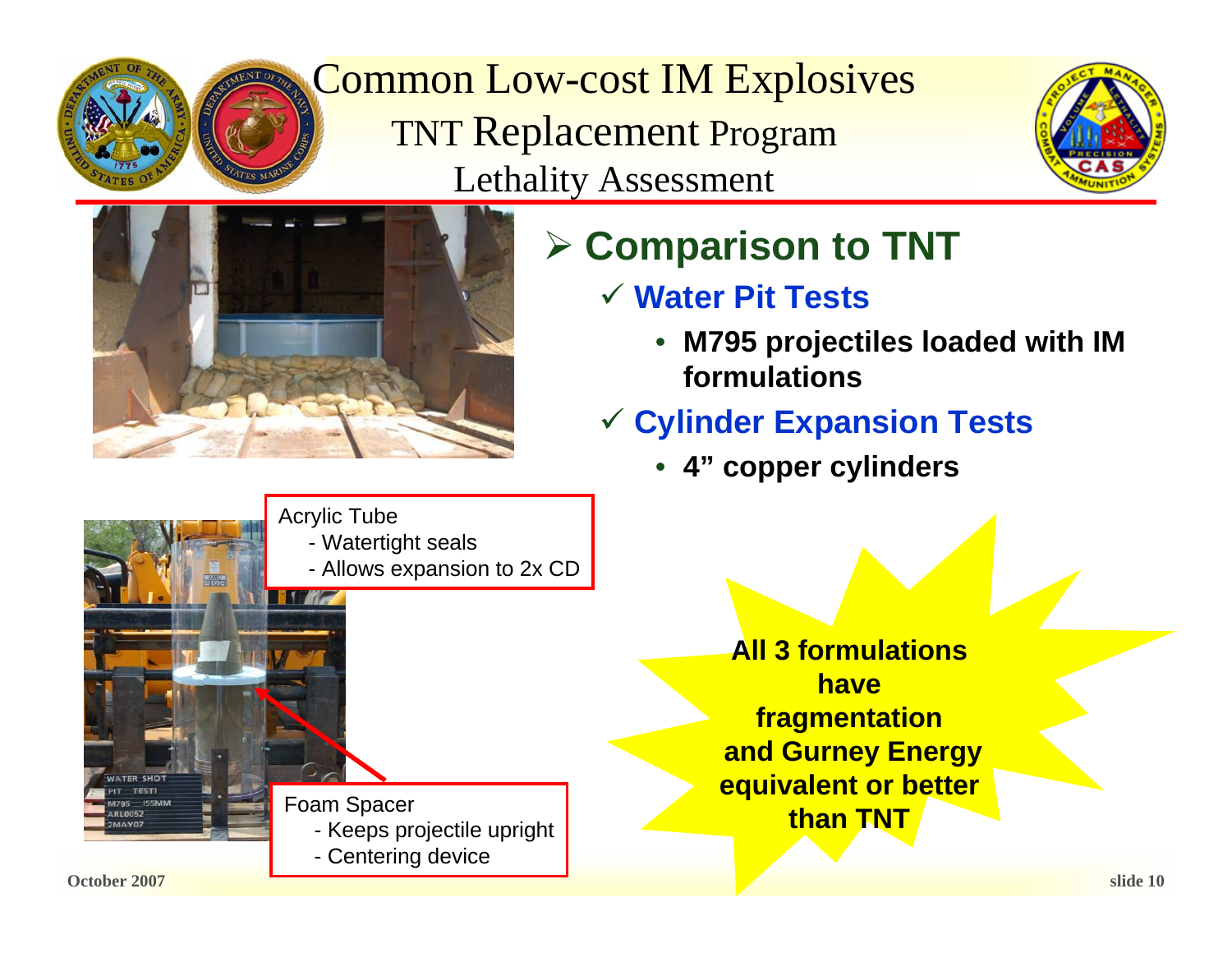

# **Achievements**



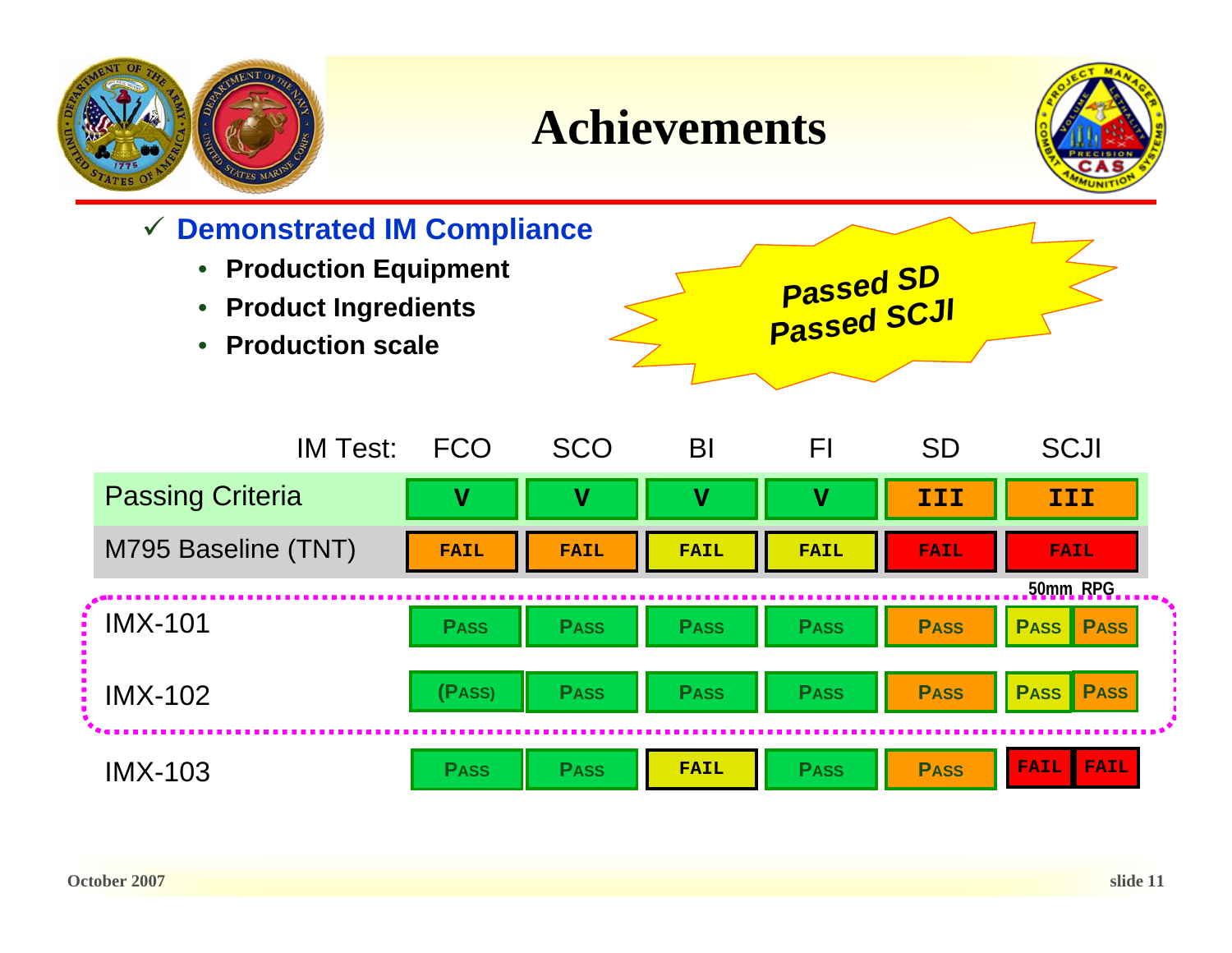

# **Qualification Program Schedule for TNT-Replacement**



- ¾ **Phase 1 – Screening / Downselect**
	- 9 **Passed SD without Barriers**

### ¾ **Phase 2 – Selection / Qualification**

- 9 **Passed RPG SCJI**
- $\checkmark$ **Equal or better lethality**
- 9 **Producible**

### ¾ **Phase 3 – Transition / Qualification**

9 **EMQB Certification and Gun Qualification**